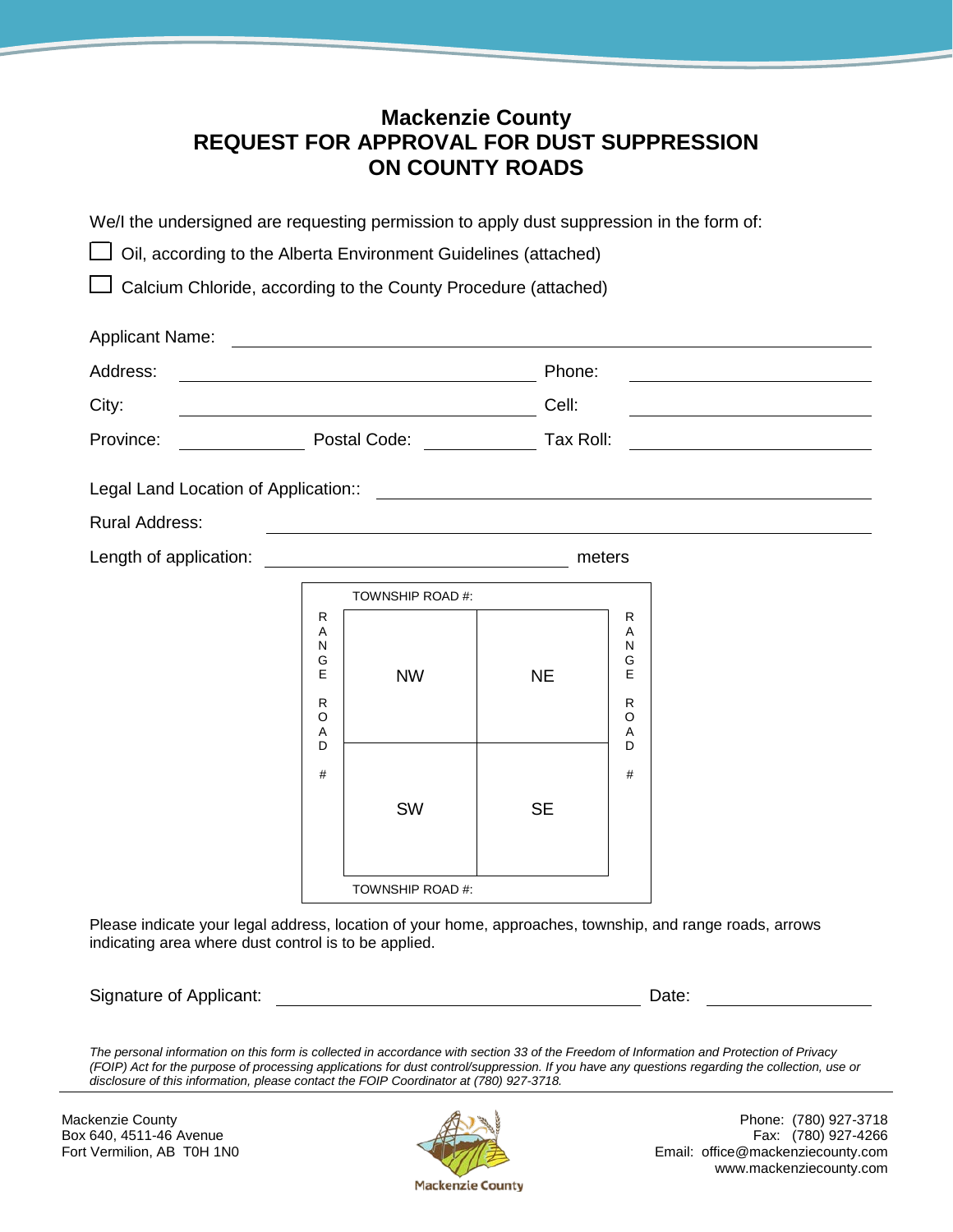| For Office Use Only:         |                  |       |                                                                                                                       |  |
|------------------------------|------------------|-------|-----------------------------------------------------------------------------------------------------------------------|--|
| Date of Application:         |                  |       | Time of Application:                                                                                                  |  |
| <b>Amount Paid:</b>          | Type of Payment: |       | <b>Receipt Number:</b>                                                                                                |  |
| <b>Request Approved</b><br>ப | $\Box$ Contacted | Date: |                                                                                                                       |  |
| <b>Request Refused</b><br>⊔  | $\Box$ Contacted | Date: | <u> 1989 - Johann John Stone, markin film yn y brening yn y brening yn y brening yn y brening yn y brening yn y b</u> |  |
| Reason:                      |                  |       |                                                                                                                       |  |
|                              |                  |       |                                                                                                                       |  |
|                              |                  |       |                                                                                                                       |  |
|                              |                  |       |                                                                                                                       |  |
|                              |                  |       |                                                                                                                       |  |
| Director:                    |                  |       | Date:                                                                                                                 |  |

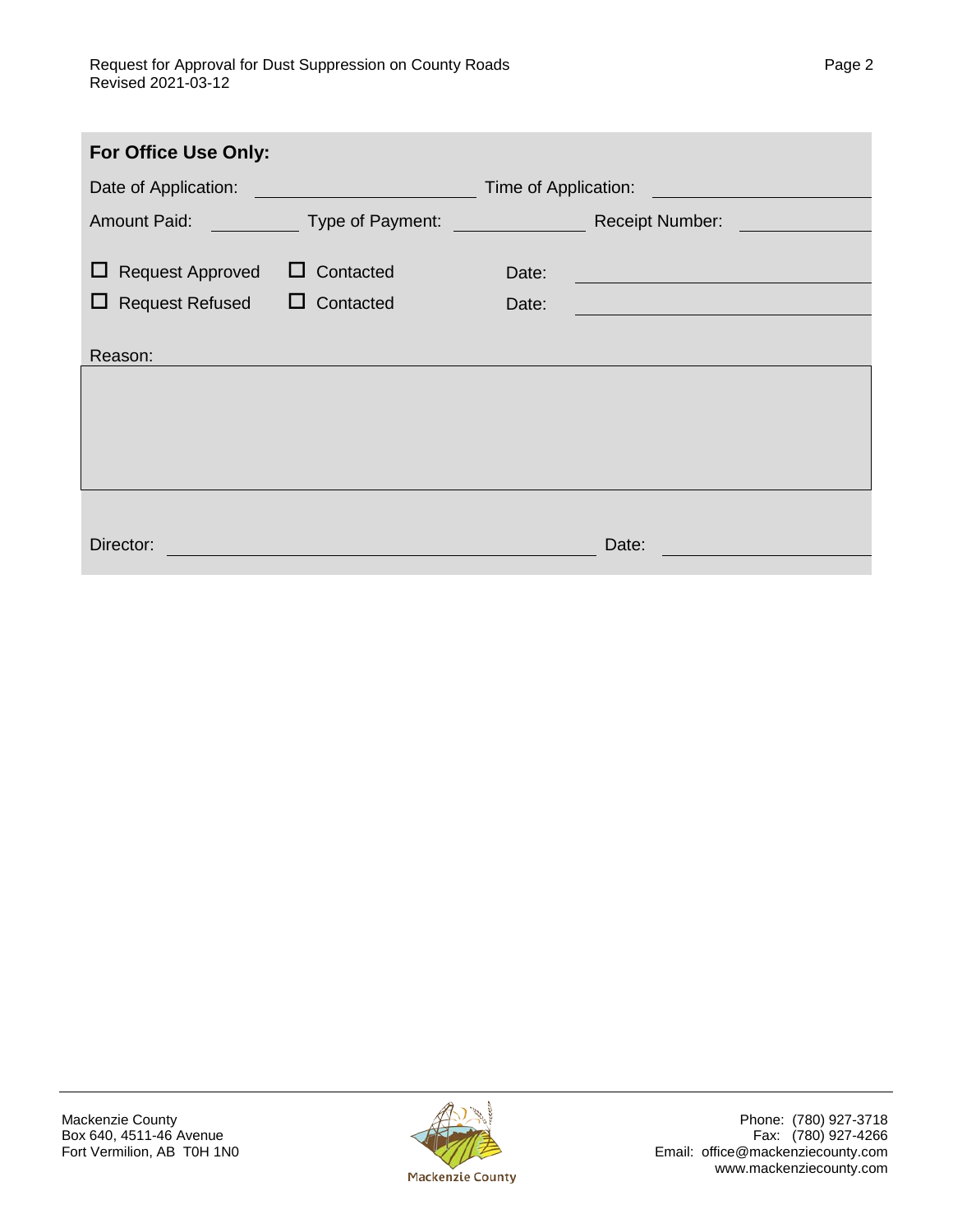#### **Guidelines for the Application of Used Oil on Road Surfaces**

- 1. The application if used or waste refined oil
	- In the manufacture of pavement
	- On any land for the purpose of road construction, repair or dust suppression is authorized subject to the requirements specified in the preceding document.
- 2. No person shall mix used or waste refined oil with any material in the manufacture of pavement, or dispose of any used or waste refined oil on any land for the purposes of road construction, repair, or dust suppression, unless the used or waste refined oil meets the specifications identified in table below.
- 3. A representative sample of the used oil should be collected and tested for the parameters identified in the table below.

#### **Used of Waste Oil Specifications for Dust Suppression (Constituent/Property Allowable Level)**

Flash point (closed cup)  $61^{\circ}$ C minimum Total arsenic 5.0 mg/L maximum Total cadmium 3.0 mg/L maximum Total halogens (as CI) 1000.0 mg/L maximum Total chromium 6.5 mg/L maximum Total lead 50.0 mg/L maximum Total polychlorinated biphenyls 0.5 mg/l maximum Total zinc 1000.0 mg/L maximum

- 4. No person shall apply used or waste refined oil on any land for the purposes of road construction, repair, or dust suppression unless:
	- a) The used or waste refined oil meets the specifications of the preceding document
	- b) The location of proposed application is more than 25 meters from surface water or a domestic water supply source
	- c) The application rate will not result in a visible runoff of oil beyond the travelled portion of the road or other land.
	- d) The owner of the land or the person responsible for the road to which the oil is to be applied has given permission
	- e) Application is limited to two times per calendar year.

Developed in April 1998/Updated in January 2001

### **Used Oil for Road Surfaces**

Used oil can be recycled or used to control dust, but only in accordance with Alberta Environment's Guidelines for the Application of Used Oil to Road Surfaces

#### **These guidelines allow used oil to be applied for dust control under the following conditions:**

- The applicator must have permission from the land owner or municipality responsible for the road.
- The oil must meet certain specifications for maximum contents of things like arsenic, cadmium, lead, etc. (These components are listed in the guidelines, but fortunately most waste oil from typical diesel or gasoline engines contains less than these limits, so farmers are not obligated to send their oil in for testing).
- The application of the oil must be more than 25 m from surface water (including sloughs) or a domestic water supply.
- The application rate cannot result in visible runoff of oil beyond the travelled portion of the road.
- Application of oil is limited to two times per year.

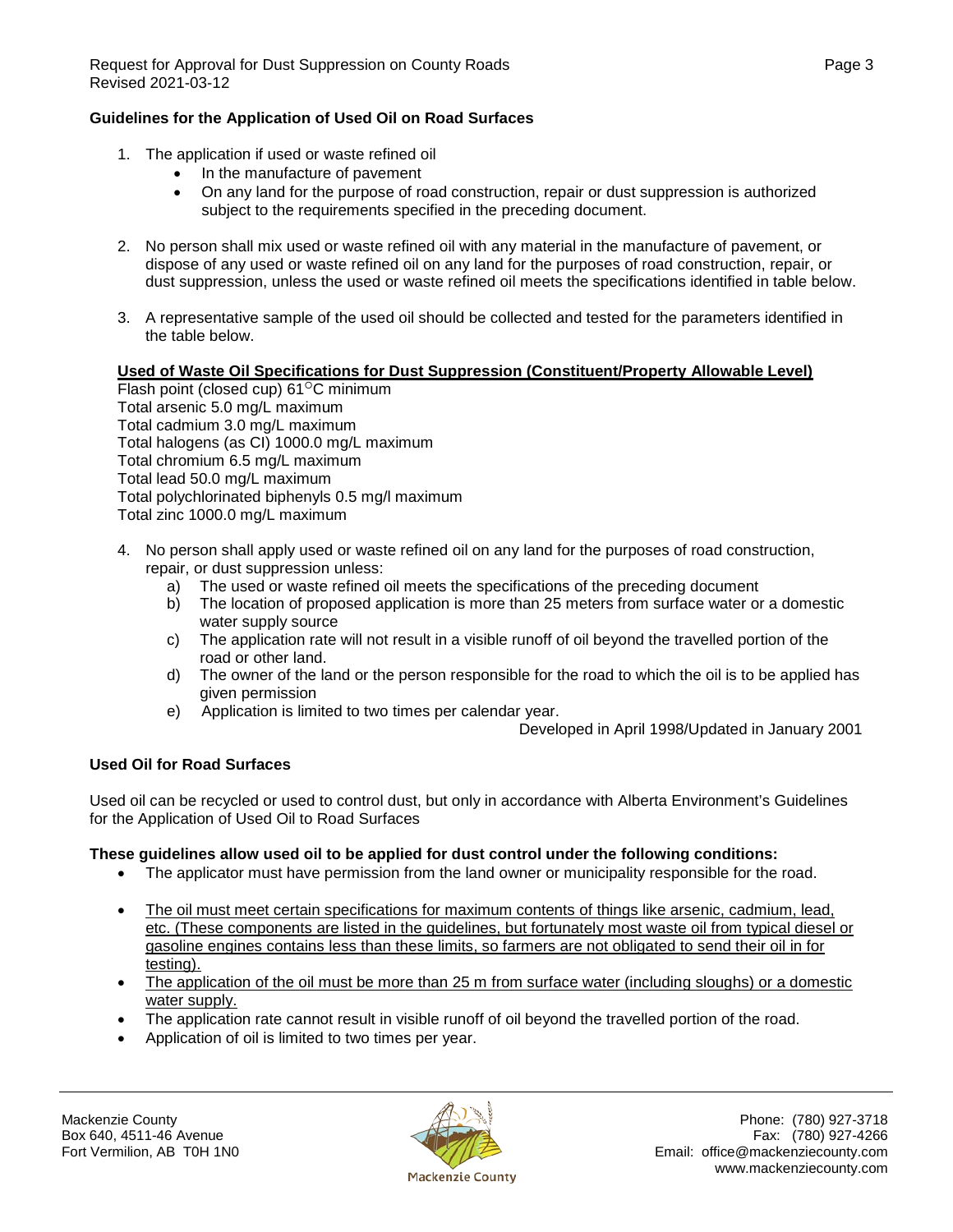## **Procedure for the Application of Calcium Chloride**

The purchase of Calcium Chloride outside of the applications for the Dust Control Program **does not** include gravel.

At **all** times Mackenzie County reserves the right to maintain treated sections of roadway as deemed necessary. This **may** include regraveling of roads.

Steps to Applying Calcium Chloride

- 1. Windrow top 2" of gravel to side of road
- 2. Water down stripped area
- 3. Spread windrow over top of watered area
- 4. Water area again
- 5. Apply Calcium Chloride at rate of 2 liters per m<sup>2</sup>

Mackenzie County **does not** guarantee the effectiveness of the dust control product.